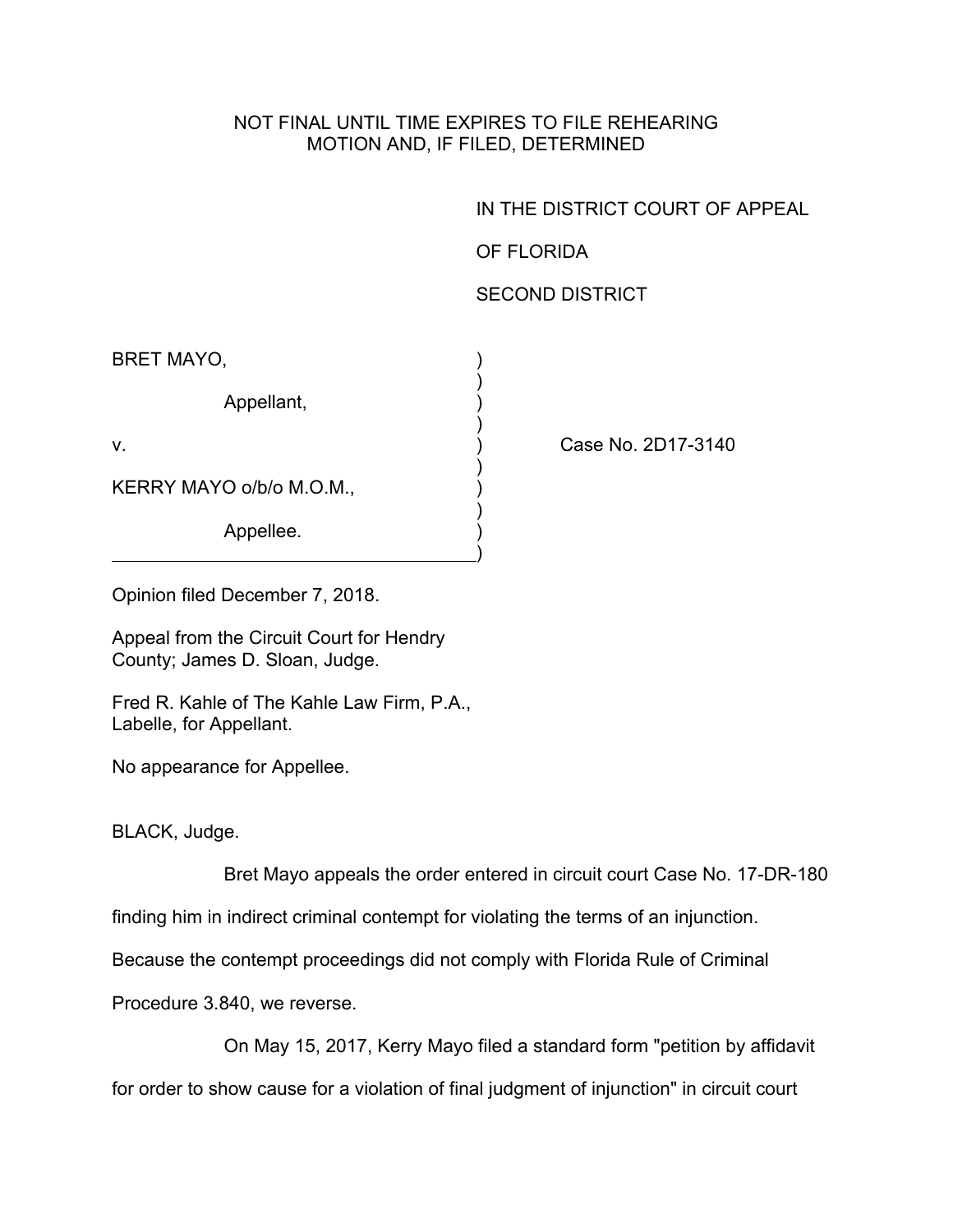Case No. 17-DR-180.<sup>1</sup> Mayo was not served with the petition. On June 2 the court issued a show cause order to Mayo, indicating the following:

> YOU ARE HEREBY ORDERED to appear before the Honorable JAMES D. SLOAN, CIRCUIT JUDGE, at the Hendry County Courthouse, Third Floor, LaBelle, Florida, on **Tuesday, June 20, 2017 at 2:00 p.m.,** to show cause why you should not be held in contempt of court for violation of the Final Judgment of Injunction for Protection in the above matter as stated in the Affidavit filed by the Petitioner, Kerry Mayo on May 15, 2017.

Ms. Mayo's petition was not attached to the order. On June 4 Mayo, through counsel, filed a response to the show cause order and alerted the court to the fact that Mayo had not been served with the petition. Mayo requested that Ms. Mayo be required to serve him with the petition. He also requested that the scheduled hearing be continued due to counsel's unavailability and to allow counsel time to prepare a defense once the petition was received. The court did not act on Mayo's requests.

On June 19 Mayo's counsel filed a motion to withdraw, indicating that due to a personal matter she could no longer represent him. The following day, the day of the scheduled hearing, counsel filed a stipulation to withdraw signed by Mayo which indicated that he had decided to continue pro se. Mayo appeared at the hearing on June 20 without representation and without notice of the allegations against him. At the start of the hearing, the court announced the case and immediately directed Ms. Mayo to call her first witness. The court did not notify Mayo of his right to counsel, advise Mayo of the allegations against him, or indicate whether Mayo was facing civil or criminal contempt. After Ms. Mayo's counsel finished questioning her first witness, the

<sup>1</sup>Ms. Mayo did not participate in this appeal.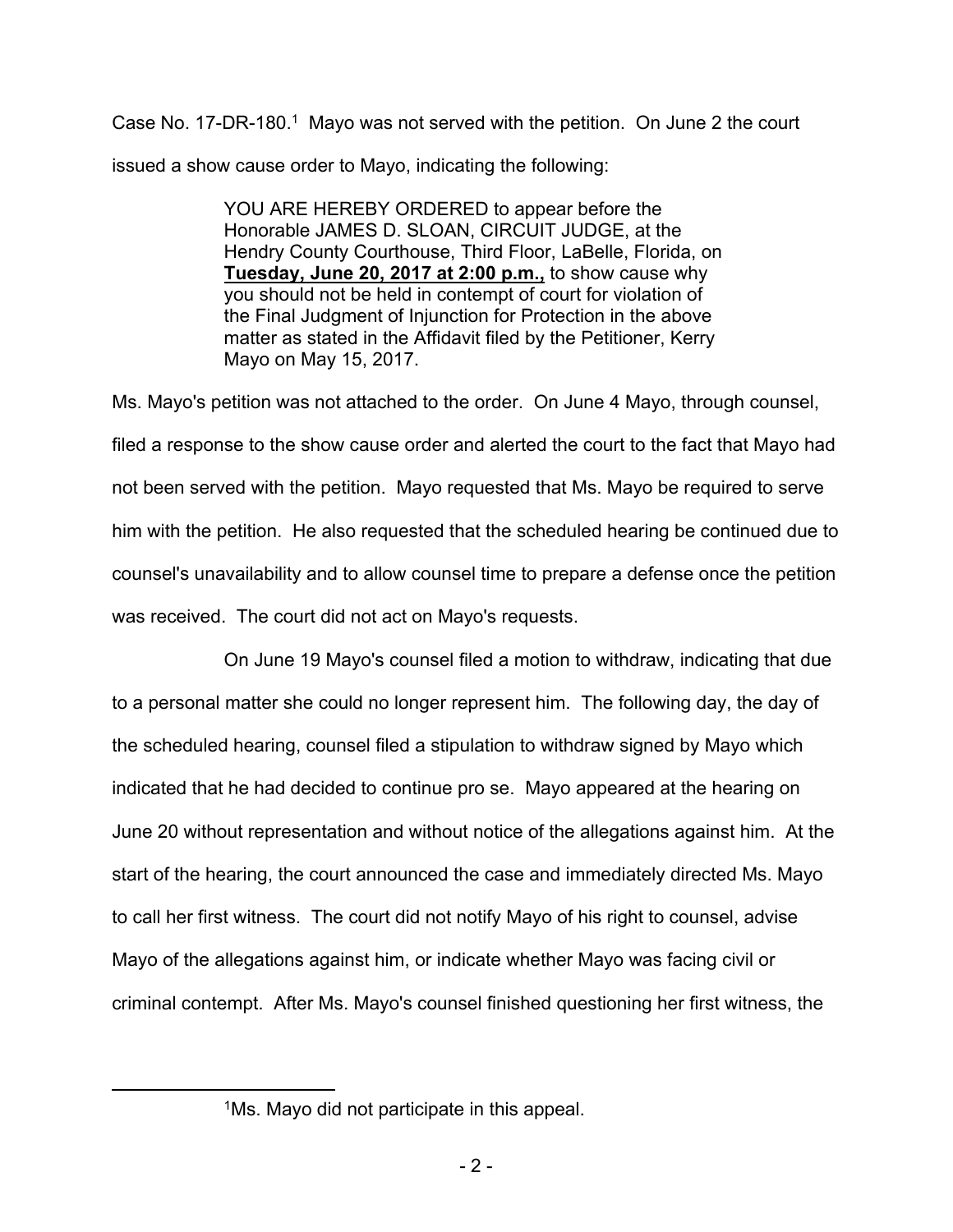court asked Mayo if he had any questions for the witness. At that point Mayo requested a continuance, stating that he wished to be "afforded adequate legal representation." Mayo explained that he had contacted another attorney who had agreed to represent him in the matter but that the attorney had to be in court elsewhere that day. Ms. Mayo's counsel argued that Mayo's request was merely a delay tactic, citing his desire to proceed pro se in the stipulation to withdraw. Mayo's request was denied, and the hearing proceeded with Mayo acting without counsel. At the conclusion of the hearing, the court found Mayo to be in indirect criminal contempt, ordered him to undergo a psychiatric evaluation, and sentenced him to ten days in jail. Mayo was immediately taken into custody.<sup>2</sup> Mayo's amended emergency motion to set aside the contempt order and for rehearing, filed by newly-retained counsel while Mayo was in custody, was denied. In the order denying the motion, the court indicated that the stipulation for withdrawal of counsel was merely a delay tactic, as was Mayo's request for a continuance. The court also indicated that the evidentiary issues raised by Mayo's counsel in the motion lacked merit because Mayo failed to object during the hearing. This appeal followed.

"The prosecution of indirect criminal contempt is governed by Florida Rule of Criminal Procedure 3.840. Florida courts have held that failure to strictly follow the dictates of that rule is fundamental error." Sramek v. State, 946 So. 2d 1235, 1236 (Fla. 2d DCA 2007) (citing cases); see also Bray v. Rimes, 574 So. 2d 1114, 1116 (Fla. 2d

<sup>2</sup>This appeal is not rendered moot by the fact that Mayo has already served his sentence and has otherwise complied with the court's order. See Sramek v. State, 946 So. 2d 1235, 1236 (Fla. 2d DCA 2007) ("[T]he fact that a defendant has already served his sentence [for indirect criminal contempt] does not render his appeal moot." (citing Hagan v. State, 853 So. 2d 595, 597 (Fla. 5th DCA 2003))).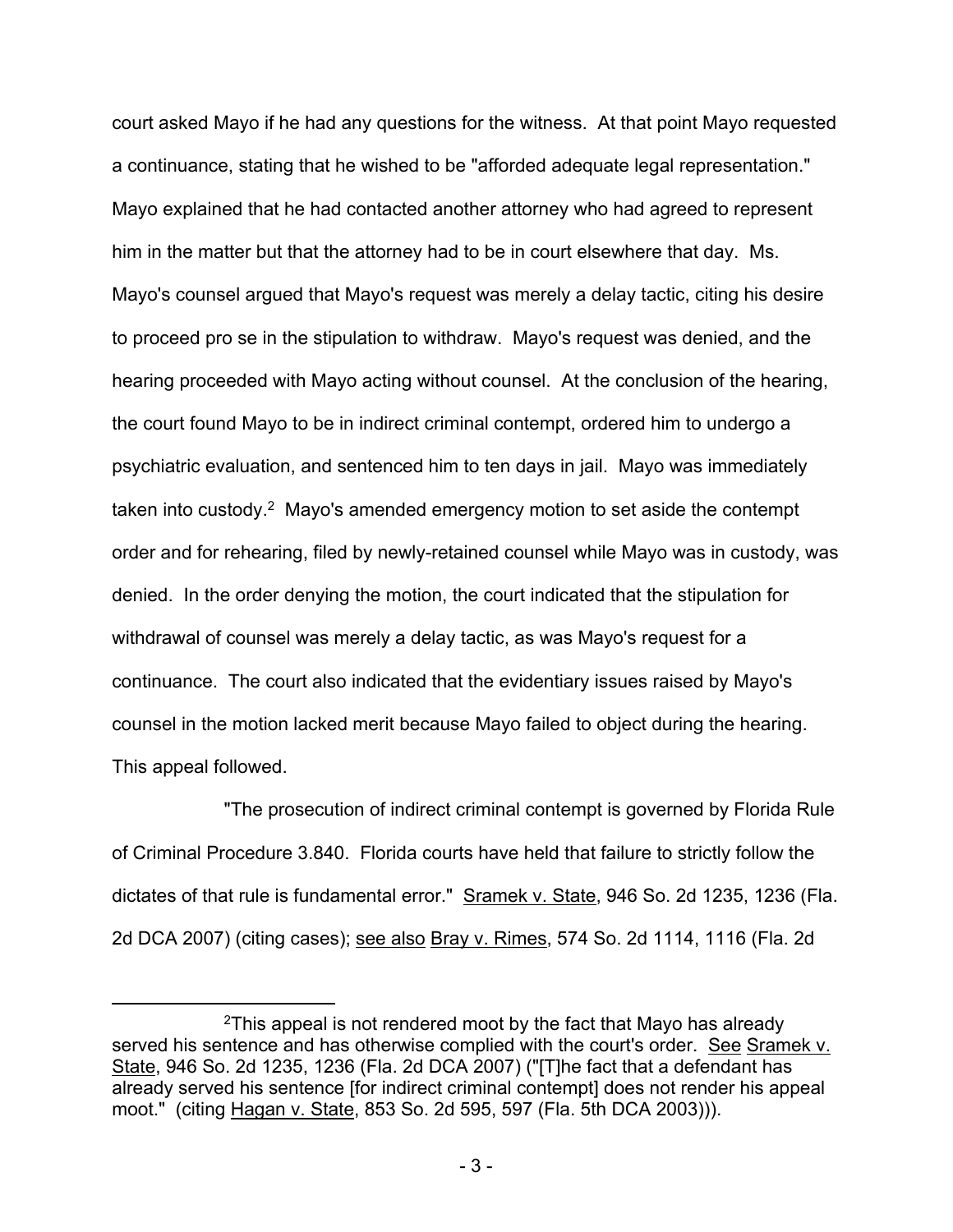DCA 1990) ("Greater procedural due process safeguards are accorded when proceedings are for indirect criminal contempt." (citing Pugliese v. Pugliese, 347 So. 2d 422, 425 (Fla. 1977))). With regard to the order to show cause, rule 3.840(a) provides, in part, as follows:

> The judge, on the judge's own motion or on affidavit of any person having knowledge of the facts, may issue and sign an order directed to the defendant, stating the essential facts constituting the criminal contempt charged and requiring the defendant to appear before the court to show cause why the defendant should not be held in contempt of court.

The order to show cause was legally deficient in this case. The order did not state the essential facts constituting the charged contempt, and the petition filed by Ms. Mayo was not attached to the order. See Mix v. State, 827 So. 2d 397, 399 (Fla. 2d DCA 2002); Flanagan v. State, 840 So. 2d 379, 380 (Fla. 1st DCA 2003); cf. Brown v. State, 595 So. 2d 259, 260 (Fla. 2d DCA 1992) (holding that show cause order was sufficient because it incorporated and attached the former wife's sworn petition). Nor did the order put Mayo on notice that he was facing criminal contempt. See Smith v. State, 144 So. 3d 651, 655 (Fla. 2d DCA 2014); Bray, 574 So. 2d at 1116; Wendel v. Wendel, 958 So. 2d 1039, 1040 (Fla. 1st DCA 2007). The contempt proceedings were fundamentally flawed from the start, and as such reversal is required due to these deficiencies even in the absence of an objection to the sufficiency of the show cause order by Mayo below. See Mix, 827 So. 2d at 399; see also Hagerman v. Hagerman, 751 So. 2d 152, 154 (Fla. 2d DCA 2000) ("[T]his and other courts have ruled that the failure to comply with rule 3.840 is fundamental error and no objection is required."). $3$ 

 $3Rule$  3.840(a) also requires that a reasonable amount of time be provided between the service of the show cause order and the hearing to allow the defendant to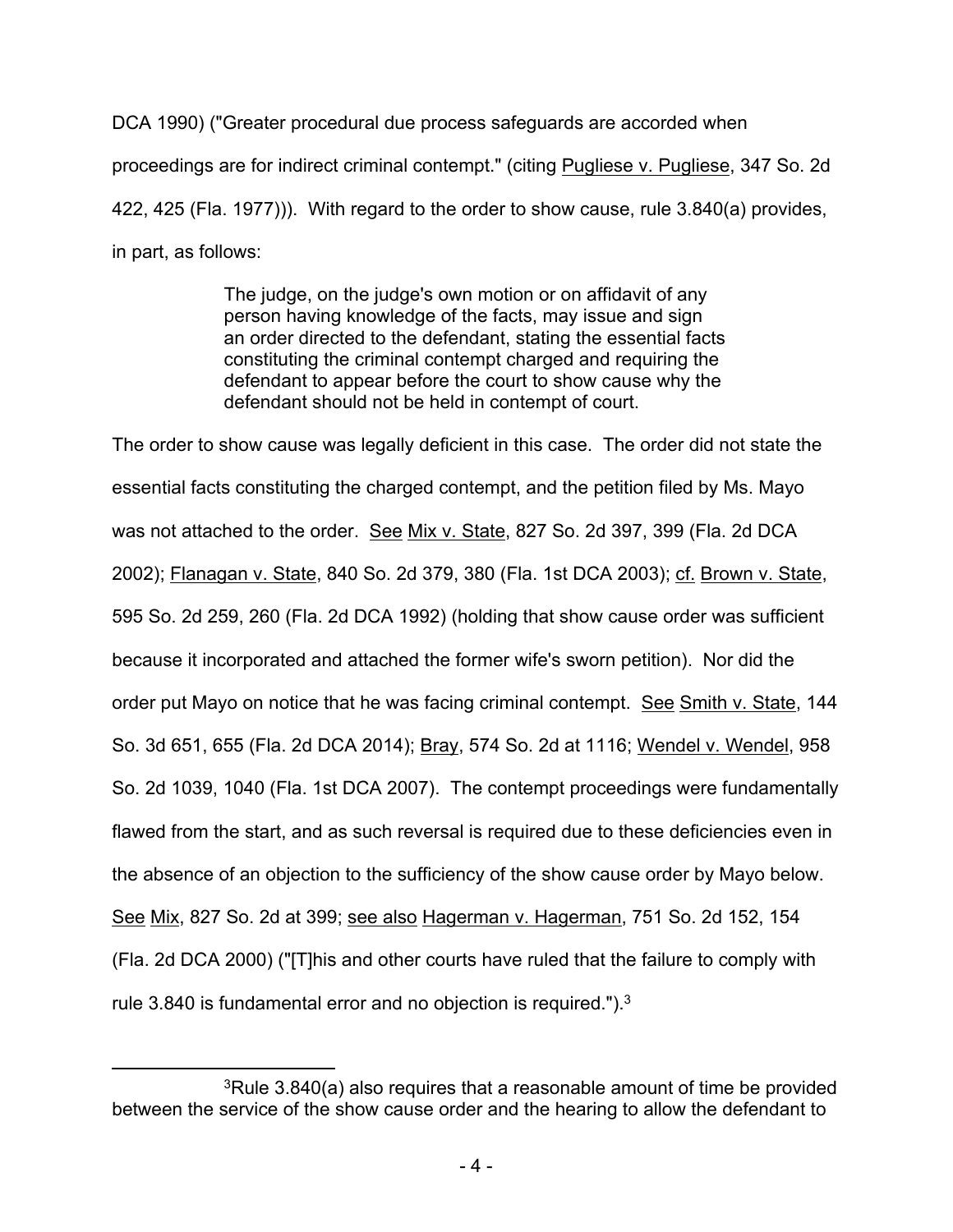The court also failed to follow several other procedures set forth in rule 3.840. "The court must arraign the defendant, and . . . [t]he defendant is entitled to representation, to testify on his own behalf, and to have witnesses subpoenaed to testify." Bank of N.Y. as Trustee for the Certificateholders CWMBS, Inc., CHL Mortg. Pass–Through trust 2006–OA5 Mortg. Pass–Through Certificates, SERIES 2006–OA5 v. Moorings At Edgewater Condo. Ass'n, 79 So. 3d 164, 167 (Fla. 2d DCA 2012) (citing Fla. R. Crim. P. 3.840(d)). Although the stipulation for withdrawal of counsel did indicate that Mayo had decided to proceed pro se, the court failed to inform Mayo of his right to representation in the first instance. See Ensign v. State, 67 So. 3d 353, 354-55 (Fla. 2d DCA 2011) ("At the hearing on the order to show cause for indirect criminal contempt, the trial court failed to advise Ensign of his right to counsel and Ensign did not knowingly waive his right to counsel. The trial court erred in this regard."). Further, Mayo indicated to the court at his earliest opportunity during the hearing that he wished to be represented and that he had retained new counsel. Cf. Plank v. State, 190 So. 3d 594, 607 (Fla. 2016) ("Because this case involved indirect criminal contempt, the trial court erred in failing to either appoint counsel or permit Plank the opportunity to obtain counsel."). Ms. Mayo's counsel argued, and the trial court agreed, that the purpose of

prepare a defense. In the response to the show cause order Mayo's counsel indicated that the order had been served on Mayo on June 4, 2017, and that she would soon be leaving town and would not return for just over a week. Thus, even if Mayo had received notice of the allegations against him soon after counsel filed the response to the show cause order, counsel would have been left with only a few days to prepare a defense prior to the hearing. Cf. Korn v. Korn, 180 So. 3d 1122, 1124 (Fla. 4th DCA 2015) (holding "that two days is not sufficient time to prepare to defend against an indirect criminal contempt charge"); Gratz v. State, 84 So. 3d 1219, 1222 (Fla. 3d DCA 2012) (holding that "Gratz established that six days (and only four business days) was insufficient time for his counsel to prepare for the final [indirect criminal] contempt hearing").